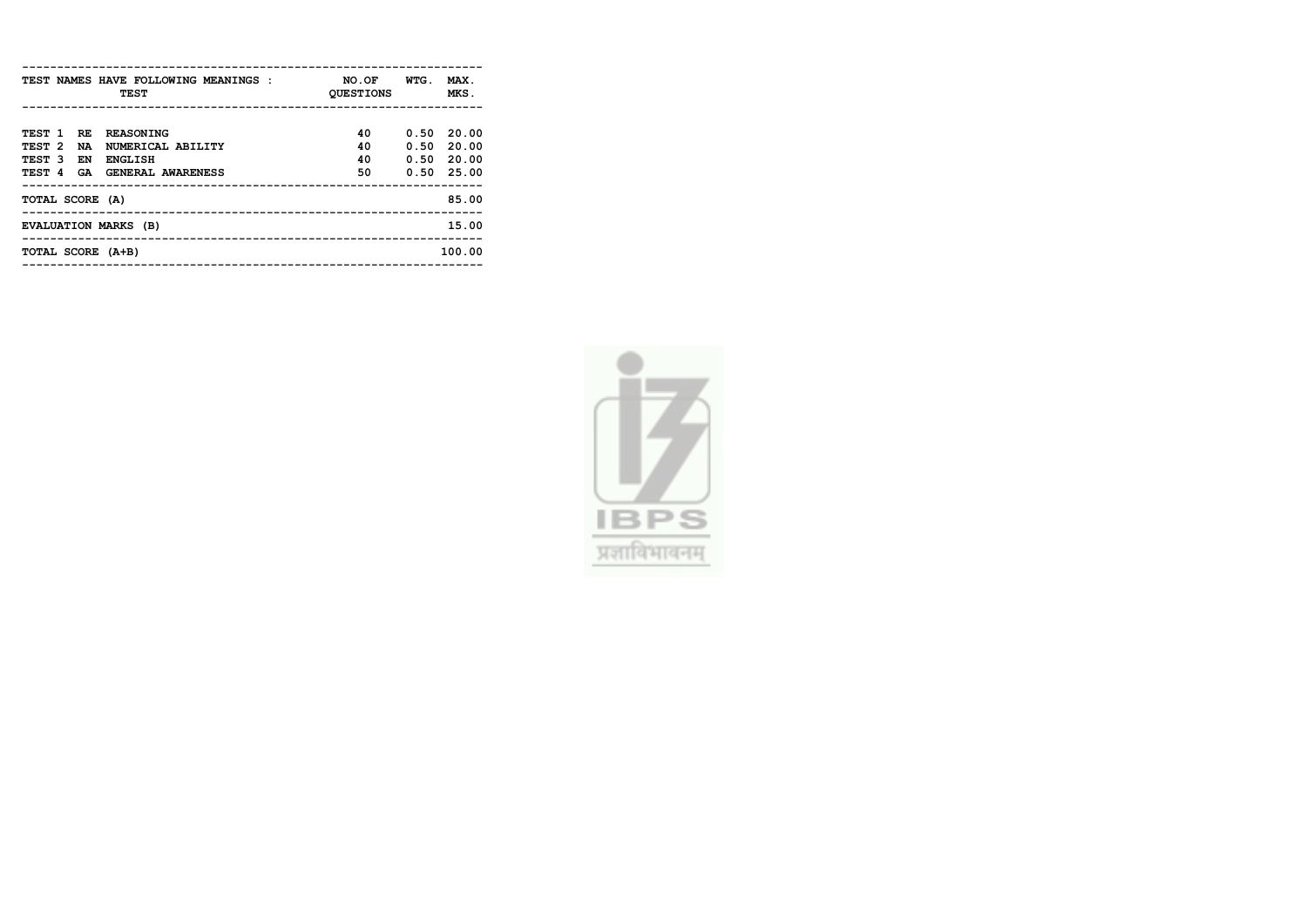|                                                            |             | SELECTED CATEGORY : WFF-GEN/UR |                |                        |                                               |                               |      |    |    |    |                        |              |                  |       |        |              |     |  |
|------------------------------------------------------------|-------------|--------------------------------|----------------|------------------------|-----------------------------------------------|-------------------------------|------|----|----|----|------------------------|--------------|------------------|-------|--------|--------------|-----|--|
|                                                            |             |                                |                |                        |                                               |                               |      |    |    |    |                        |              |                  |       |        |              |     |  |
| ROLL                                                       | <b>RANK</b> | REGT                           | S DATE OF NAME |                        |                                               |                               |      |    |    |    | (A)                    | (B)          | (A+B)            |       |        |              |     |  |
| NO.                                                        |             | NO.                            | E BIRTH        |                        |                                               |                               | RE.  | NA | EN | GA | TOTAL                  | <b>EVAL</b>  | TOTAL            | HSC 8 | GRAD & |              |     |  |
|                                                            |             |                                |                |                        |                                               |                               |      |    |    |    | OUT OF                 | <b>MARKS</b> | OUT OF           |       |        |              |     |  |
|                                                            |             |                                |                |                        |                                               |                               | -20  | 20 | 20 | 25 | (85)                   | (15)         | (100)            |       |        |              |     |  |
|                                                            |             |                                |                |                        |                                               |                               |      |    |    |    |                        |              |                  |       |        |              |     |  |
|                                                            |             |                                |                |                        |                                               |                               |      |    |    |    |                        |              |                  |       |        |              |     |  |
| 1210001140                                                 |             | 1 450051162 M                  |                | 03-09-95 AKSHAY KATWAL |                                               |                               | 4.13 |    |    |    | 8.13 13.75 13.13 39.14 |              | 2.55 41.69 62.00 |       |        | 69.21 GEN/UR | WFF |  |
|                                                            |             |                                |                |                        |                                               |                               |      |    |    |    |                        |              |                  |       |        |              |     |  |
|                                                            |             |                                |                |                        |                                               |                               |      |    |    |    |                        |              |                  |       |        |              |     |  |
| # : SIGN INDICATE PH, ESM, IRDP & WFF CATEGORY CANDIDATES. |             |                                |                |                        |                                               |                               |      |    |    |    |                        |              |                  |       |        |              |     |  |
| ESM : EX-SERVICEMAN                                        |             |                                |                |                        | IRDP : INTEGRATED RURAL DEVELOPMENT PROGRAMME | WFF : WARD OF FREEDOM FIGHTER |      |    |    |    |                        |              |                  |       |        |              |     |  |

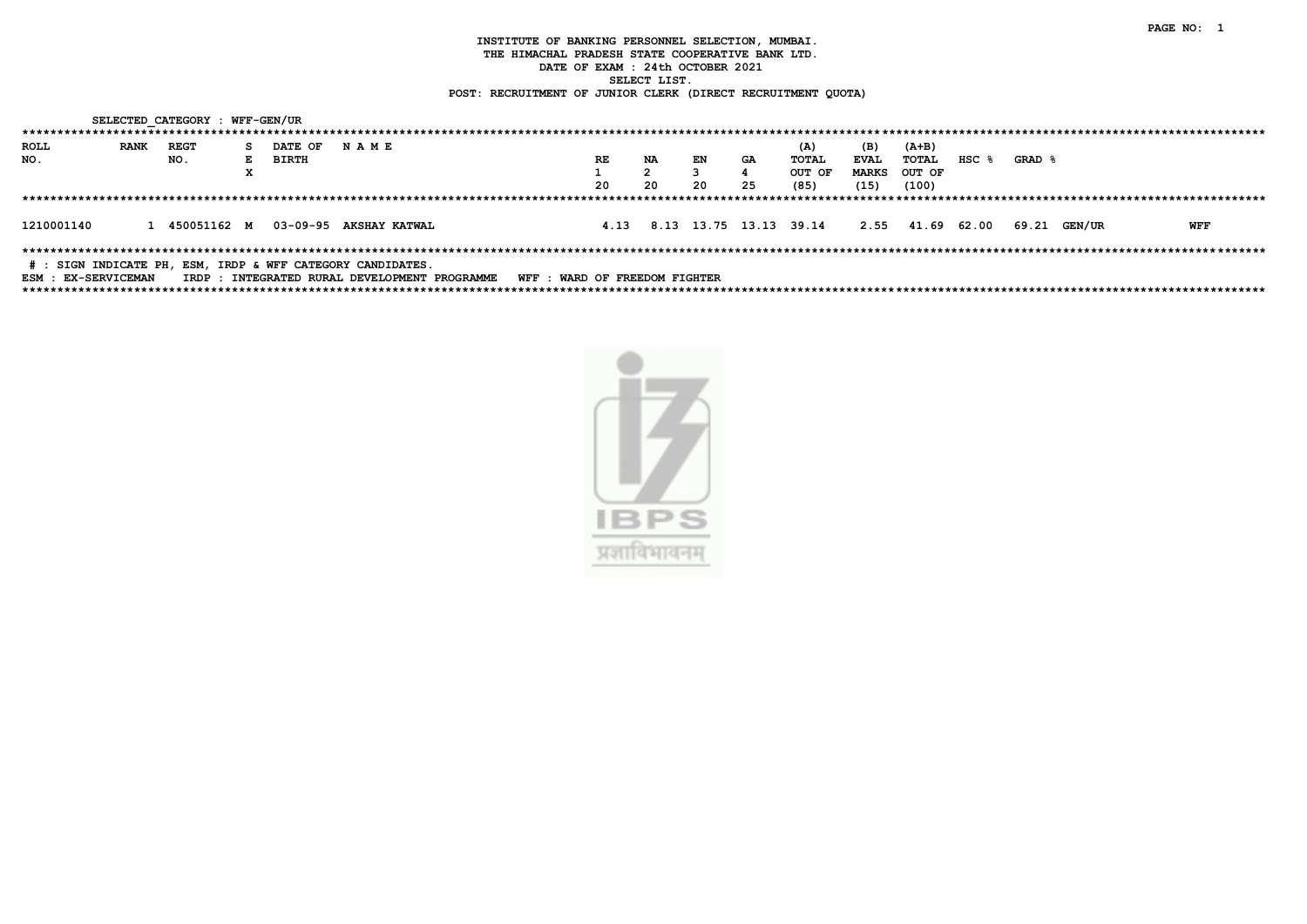|             |             | SELECTED CATEGORY : IRDP-SC |    |                 |                       |       |      |    |                               |        |              |                  |             |          |      |  |
|-------------|-------------|-----------------------------|----|-----------------|-----------------------|-------|------|----|-------------------------------|--------|--------------|------------------|-------------|----------|------|--|
| *********** |             |                             |    |                 |                       |       |      |    |                               |        |              |                  |             |          |      |  |
| <b>ROLL</b> | <b>RANK</b> | <b>REGT</b>                 | s. | <b>DATE OF</b>  | <b>NAME</b>           |       |      |    |                               | (A)    | (B)          | $(A+B)$          |             |          |      |  |
| NO.         |             | NO.                         | E. | BIRTH           |                       | RE    | NA   | EN | GA                            | TOTAL  | <b>EVAL</b>  | TOTAL            | $HSC$ $%$   | GRAD &   |      |  |
|             |             |                             | x  |                 |                       |       | 2    |    |                               | OUT OF | <b>MARKS</b> | OUT OF           |             |          |      |  |
|             |             |                             |    |                 |                       | 20    | -20  | 20 | 25                            | (85)   | (15)         | (100)            |             |          |      |  |
|             |             |                             |    |                 |                       |       |      |    |                               |        |              |                  |             |          |      |  |
| 1110001896  |             | 1 450015532 M               |    |                 | 01-11-88 PANKAJ KUMAR |       |      |    | 15.50 15.50 16.50 11.38 58.88 |        |              | 5.92 64.80 77.00 |             | 67.37 SC | IRDP |  |
| 2410000806  |             | 2 450033423 M               |    | 24-09-97 AKSHAY |                       |       |      |    | 12.63 13.25 11.50 14.88       | 52.26  | 6.07         |                  | 58.33 83.00 | 70.00 SC | IRDP |  |
| 1810001698  |             | 3 450051236 M               |    | 17-03-95        | <b>SANJEEV KUMAR</b>  | 12.13 | 9.25 |    | 8.38 14.75 44.51              |        | 5.24         | 49.75 49.82      |             | 69.69 SC | IRDP |  |
|             |             |                             |    |                 |                       |       |      |    |                               |        |              |                  |             |          |      |  |

# : SIGN INDICATE PH, ESM, IRDP & WFF CATEGORY CANDIDATES.

ESM : EX-SERVICEMAN IRDP : INTEGRATED RURAL DEVELOPMENT PROGRAMME WFF : WARD OF FREEDOM FIGHTER 

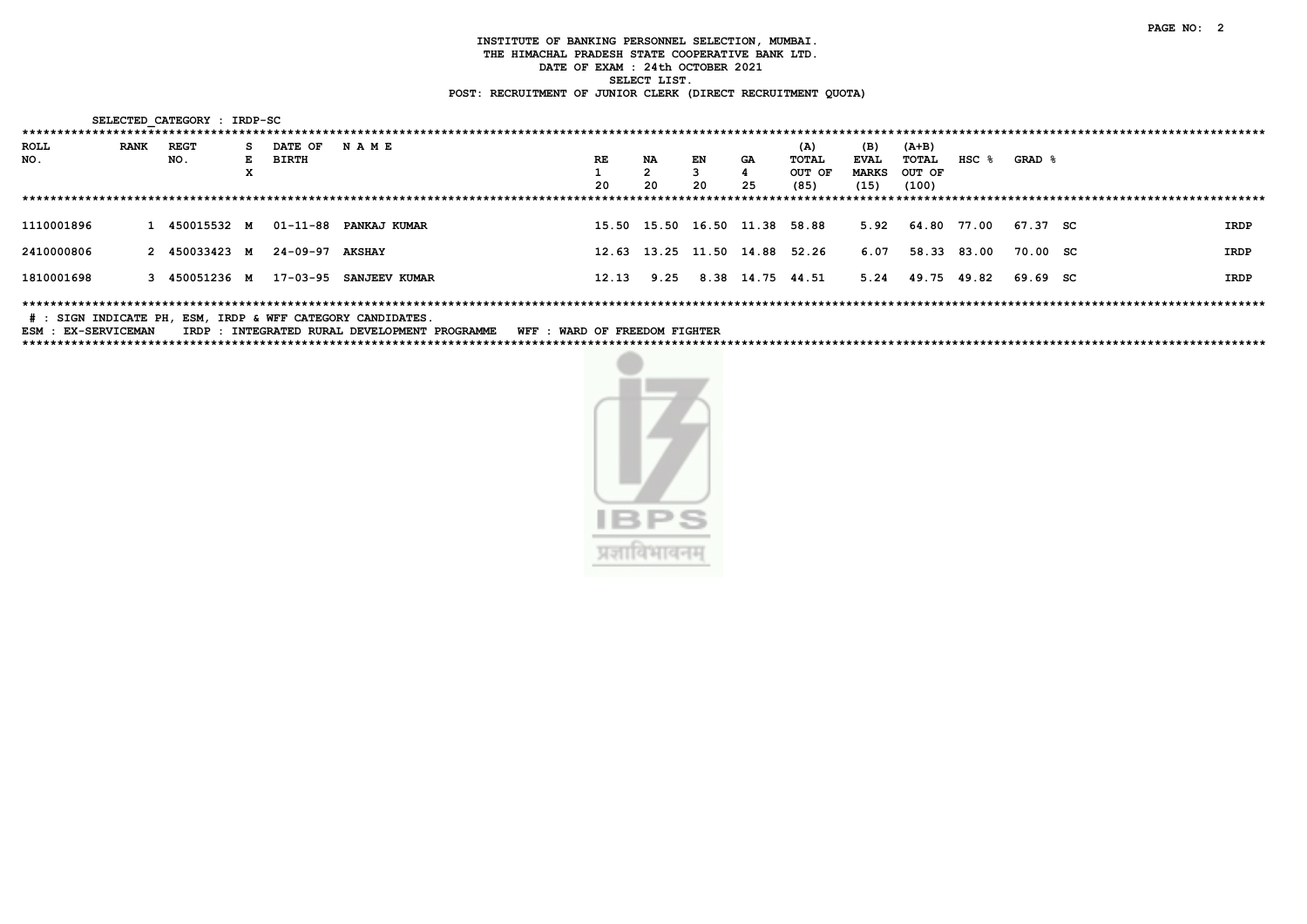|                                                            |             | SELECTED CATEGORY : IRDP-ST |    |                           |             |                                               |                               |    |    |    |                              |              |                           |           |        |  |      |
|------------------------------------------------------------|-------------|-----------------------------|----|---------------------------|-------------|-----------------------------------------------|-------------------------------|----|----|----|------------------------------|--------------|---------------------------|-----------|--------|--|------|
|                                                            |             |                             |    |                           |             |                                               |                               |    |    |    |                              |              |                           |           |        |  |      |
| ROLL                                                       | <b>RANK</b> | REGT                        | S. | <b>DATE OF</b>            | <b>NAME</b> |                                               |                               |    |    |    | (A)                          | (B)          | $(A+B)$                   |           |        |  |      |
| NO.                                                        |             | NO.                         |    | E BIRTH                   |             |                                               | RE                            | NA | EN | GA | TOTAL                        | <b>EVAL</b>  | TOTAL                     | $HSC$ $%$ | GRAD & |  |      |
|                                                            |             |                             | А. |                           |             |                                               |                               |    |    |    | OUT OF                       | <b>MARKS</b> | OUT OF                    |           |        |  |      |
|                                                            |             |                             |    |                           |             |                                               | 20                            | 20 | 20 | 25 | (85)                         | (15)         | (100)                     |           |        |  |      |
|                                                            |             |                             |    |                           |             |                                               |                               |    |    |    |                              |              |                           |           |        |  |      |
|                                                            |             |                             |    |                           |             |                                               |                               |    |    |    |                              |              |                           |           |        |  |      |
| 1310001204                                                 |             | 1 450001406 M               |    | 08-01-97 SHAILENDER KUMAR |             |                                               |                               |    |    |    | 13.75 13.75 10.63 8.25 46.38 |              | 5.53 51.91 61.20 63.50 ST |           |        |  | IRDP |
|                                                            |             |                             |    |                           |             |                                               |                               |    |    |    |                              |              |                           |           |        |  |      |
|                                                            |             |                             |    |                           |             |                                               |                               |    |    |    |                              |              |                           |           |        |  |      |
| # : SIGN INDICATE PH, ESM, IRDP & WFF CATEGORY CANDIDATES. |             |                             |    |                           |             |                                               |                               |    |    |    |                              |              |                           |           |        |  |      |
| ESM : EX-SERVICEMAN                                        |             |                             |    |                           |             | IRDP : INTEGRATED RURAL DEVELOPMENT PROGRAMME | WFF : WARD OF FREEDOM FIGHTER |    |    |    |                              |              |                           |           |        |  |      |

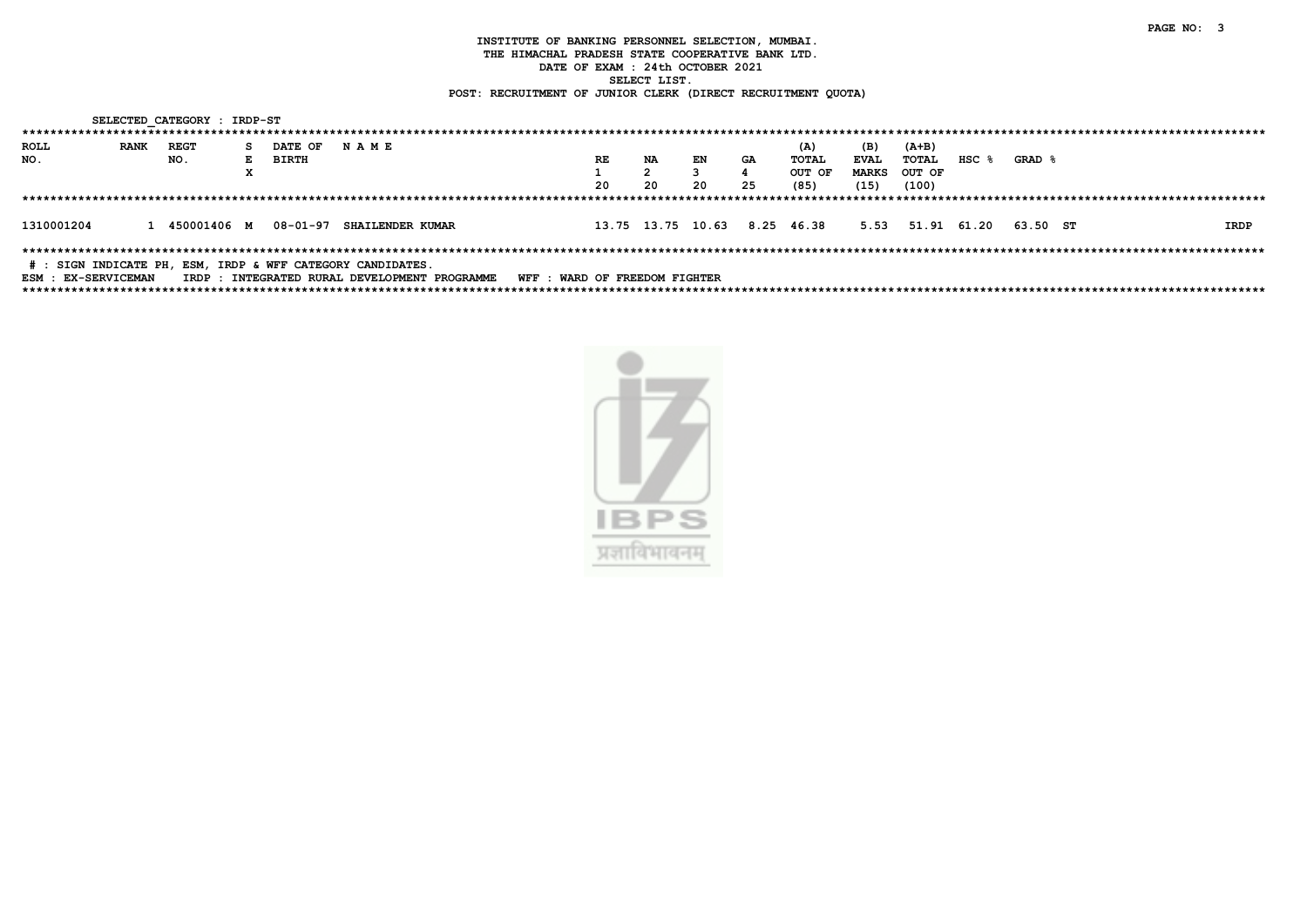|                    |             | SELECTED CATEGORY : IRDP-OBC |    |                   |                       |    |             |                   |                  |        |              |        |                  |           |  |       |
|--------------------|-------------|------------------------------|----|-------------------|-----------------------|----|-------------|-------------------|------------------|--------|--------------|--------|------------------|-----------|--|-------|
| ****************** |             |                              |    |                   |                       |    |             |                   |                  |        |              |        |                  |           |  |       |
| ROLL               | <b>RANK</b> | REGT                         | s. | DATE OF           | <b>NAME</b>           |    |             |                   |                  | (A)    | (B)          | (A+B)  |                  |           |  |       |
| NO.                |             | NO.                          | E. | BIRTH             |                       | RE | NA          | EN                | GA               | TOTAL  | <b>EVAL</b>  | TOTAL  | HSC <sub>8</sub> | GRAD &    |  |       |
|                    |             |                              | x  |                   |                       |    |             |                   |                  | OUT OF | <b>MARKS</b> | OUT OF |                  |           |  |       |
|                    |             |                              |    |                   |                       | 20 | 20          | 20                | 25               | (85)   | (15)         | (100)  |                  |           |  |       |
|                    |             |                              |    |                   |                       |    |             |                   |                  |        |              |        |                  |           |  |       |
|                    |             |                              |    |                   |                       |    |             |                   |                  |        |              |        |                  |           |  |       |
| 2510000690         |             | 1 450018755 M                |    |                   | 19-08-99 VIVEK TAMANG |    |             | 14.38 12.00 16.13 | 9.88             | 52.39  | 5.95         |        | 58.34 78.00      | 66.70 OBC |  | IRD P |
|                    |             |                              |    |                   |                       |    |             |                   |                  |        |              |        |                  |           |  |       |
| 2310001264         |             | 2 450036332 M                |    |                   | 10-10-95 ARUN KUMAR   |    | 15.38 16.00 |                   | 6.50 14.00 51.88 |        | 5.84         |        | 57.72 73.80      | 68.30 OBC |  | IRDP  |
|                    |             |                              |    |                   |                       |    |             |                   |                  |        |              |        |                  |           |  |       |
| 2310001045         |             | 3 450005755 F                |    | 11-11-97 ANURADHA |                       |    |             | 14.75 13.75 10.88 | 9.00             | 48.38  | 5.98         | 54.36  | 79.40            | 75.05 OBC |  | IRDP  |
|                    |             |                              |    |                   |                       |    |             |                   |                  |        |              |        |                  |           |  |       |
|                    |             |                              |    |                   |                       |    |             |                   |                  |        |              |        |                  |           |  |       |

# : SIGN INDICATE PH, ESM, IRDP & WFF CATEGORY CANDIDATES.

ESM : EX-SERVICEMAN IRDP : INTEGRATED RURAL DEVELOPMENT PROGRAMME WFF : WARD OF FREEDOM FIGHTER 

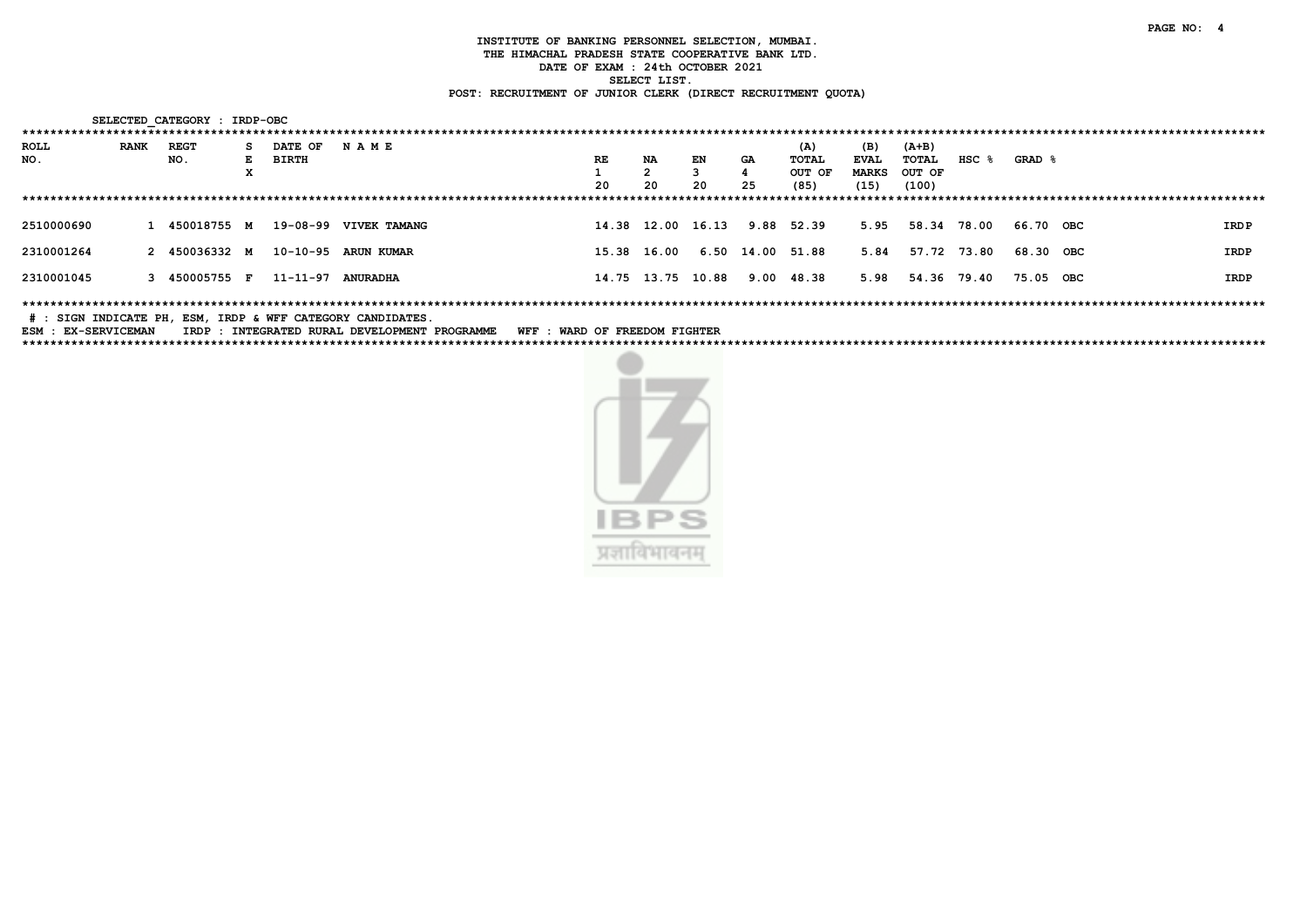| ********************************** |             | SELECTED CATEGORY : ESM-GEN/UR |   |              |                                                                                |           |                       |                              |           |              |              |             |           |        |              |            |
|------------------------------------|-------------|--------------------------------|---|--------------|--------------------------------------------------------------------------------|-----------|-----------------------|------------------------------|-----------|--------------|--------------|-------------|-----------|--------|--------------|------------|
| <b>ROLL</b>                        | <b>RANK</b> | <b>REGT</b>                    |   | DATE OF      | NAME                                                                           |           |                       |                              |           | (A)          | (B)          | $(A+B)$     |           |        |              |            |
| NO.                                |             | NO.                            |   | <b>BIRTH</b> |                                                                                | <b>RE</b> | <b>NA</b>             | EN                           | <b>GA</b> | <b>TOTAL</b> | <b>EVAL</b>  | TOTAL       | $HSC$ $%$ | GRAD & |              |            |
|                                    |             |                                | x |              |                                                                                |           | $\overline{2}$        | 3                            | 4         | OUT OF       | <b>MARKS</b> | OUT OF      |           |        |              |            |
|                                    |             |                                |   |              |                                                                                | 20        | 20                    | 20                           | 25        | (85)         | (15)         | (100)       |           |        |              |            |
|                                    |             |                                |   |              |                                                                                |           |                       |                              |           |              |              |             |           |        |              |            |
| 2510001585                         |             |                                |   |              | 1 450016703 M 15-05-87 SANDEEP KUMAR MEHTA                                     |           |                       | 9.75 10.38 16.88 17.88 54.89 |           |              | 1.96         | 56.85 78.60 |           |        | 57.80 GEN/UR | <b>ESM</b> |
| 2510002067                         |             | 2 450016924 M                  |   |              | 10-08-86 VISHAL SINGH                                                          |           |                       | 8.00 14.50 13.63 15.88 52.01 |           |              | 1.62         | 53.63       | 65.00     |        | 55.50 GEN/UR | <b>ESM</b> |
| 2310002478                         |             | 3 450007900 M                  |   |              | 23-04-89 MANJEET SINGH                                                         |           |                       | 8.13 11.75 14.00 16.38       |           | 50.26        | 1.49         | 51.75       | 59.00     | 54.00  | GEN/UR       | <b>ESM</b> |
| 1210000421                         |             | 4 450036205 M                  |   |              | 13-03-84 MANOJ THAKUR                                                          |           |                       | 10.75 10.50 18.25            | 9.13      | 48.63        | 1.63         | 50.26       | 65.50     |        | 51.61 GEN/UR | <b>ESM</b> |
| 2510002008                         |             | 5 450020164 M                  |   |              | 01-10-81 PANCHAM DUTT                                                          |           |                       | 6.75 12.75 11.75 17.00 48.25 |           |              | 1.16         | 49.41 48.50 |           | 46.64  | GEN/UR       | <b>ESM</b> |
| 2010000219                         |             | 6 450000808 M                  |   |              | 20-02-77 RAJESH KUMAR KATOCH                                                   | 7.75      |                       | 8.50 14.88 15.63 46.76       |           |              | 2.30         | 49.06       | 52.00     | 61.00  | GEN/UR       | <b>ESM</b> |
| 2010000088                         |             | 7 450005417 M                  |   |              | 25-03-88 AMIT KUMAR                                                            | 6.38      |                       | 8.38 14.38 15.63 44.77       |           |              | 2.55         | 47.32       | 62.20     | 57.01  | GEN/UR       | <b>ESM</b> |
| 1210000888                         |             | 8 450023814 M                  |   |              | 12-11-87 ANUJ MEHRA                                                            | 6.75      |                       | 7.50 11.88 18.63 44.76       |           |              | 2.38         | 47.14 55.40 |           | 61.35  | GEN/UR       | <b>ESM</b> |
| 2310001801                         |             | 9 450000112 M                  |   |              | 06-04-86 MUKESH KUMAR                                                          | 3.38      |                       | 6.50 16.00 17.25 43.13       |           |              | 2.64         | 45.77 65.60 |           |        | 64.88 GEN/UR | <b>ESM</b> |
| 2510000921                         |             | 10 450010604 M                 |   |              | 24-02-87 MANOJ KUMAR                                                           |           |                       | 3.25 12.00 12.63 14.38 42.26 |           |              | 1.57         | 43.83       | 62.00     | 47.00  | GEN/UR       | <b>ESM</b> |
| 1210001474                         |             | 11 450001916 M                 |   |              | 07-11-86 BHUPINDER SINGH                                                       | 7.50      |                       | 7.88 10.88 15.00 41.26       |           |              | 2.38         | 43.64 55.00 |           |        | GEN/UR       | <b>ESM</b> |
| 2010001005                         |             | 12 450000178 M                 |   |              | 28-03-85 AJAY KUMAR                                                            |           |                       | 6.63 7.38 12.63 14.50 41.14  |           |              | 2.46         | 43.60 58.60 |           | 58.75  | GEN/UR       | <b>ESM</b> |
|                                    |             |                                |   |              |                                                                                |           |                       |                              |           |              |              |             |           |        |              |            |
|                                    |             |                                |   |              | # : SIGN INDICATE PH, ESM, IRDP & WFF CATEGORY CANDIDATES.                     |           | <b>MIT IN IN KIMM</b> |                              |           |              |              |             |           |        |              |            |
| ESM : EX-SERVICEMAN                |             |                                |   |              | IRDP : INTEGRATED RURAL DEVELOPMENT PROGRAMME<br>WFF : WARD OF FREEDOM FIGHTER |           |                       |                              |           |              |              |             |           |        |              |            |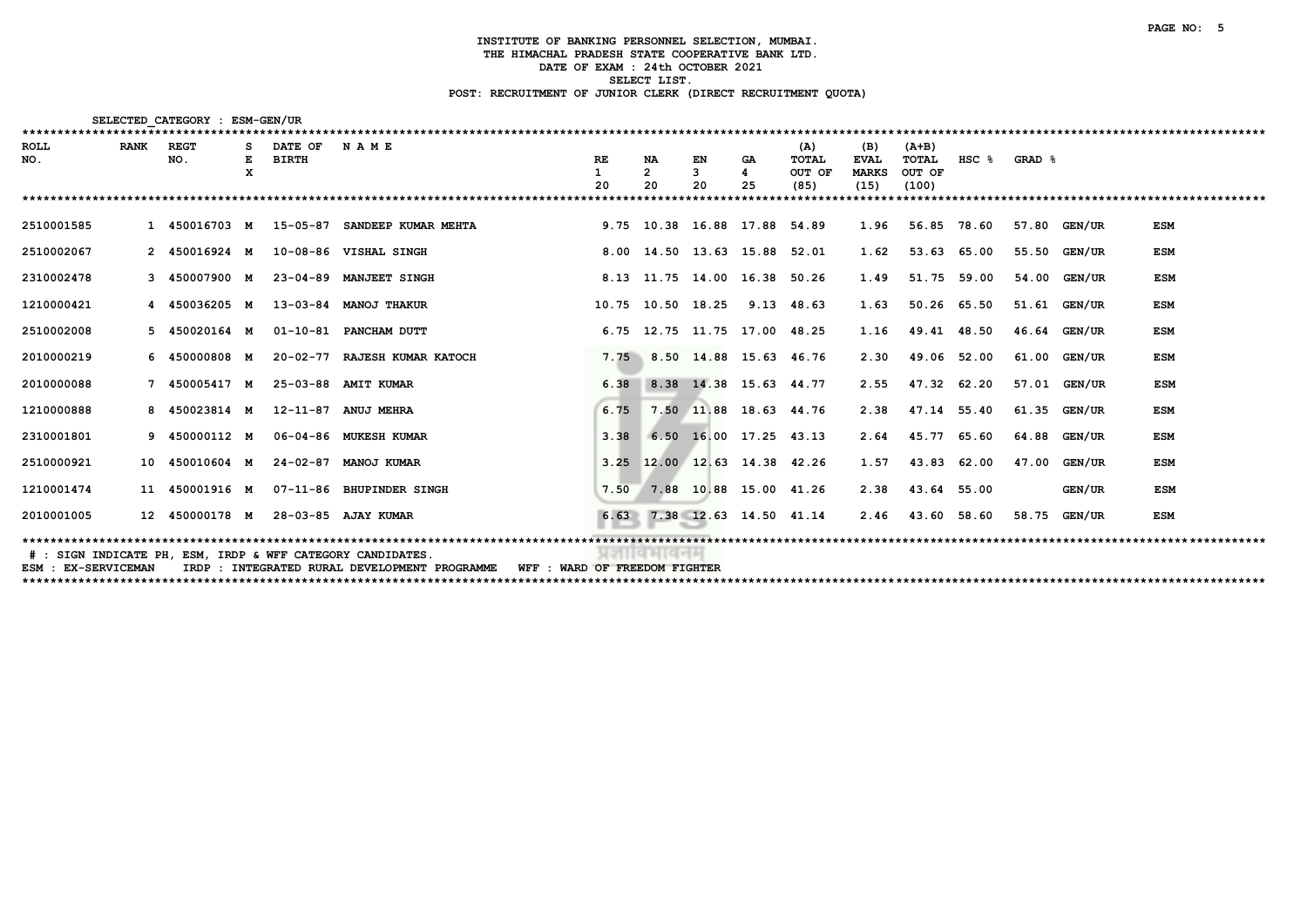|                            |             | SELECTED CATEGORY : ESM-SC |              |              |                                                            |                               |    |                        |    |                              |              |                  |           |          |            |
|----------------------------|-------------|----------------------------|--------------|--------------|------------------------------------------------------------|-------------------------------|----|------------------------|----|------------------------------|--------------|------------------|-----------|----------|------------|
|                            |             |                            |              |              |                                                            |                               |    |                        |    |                              |              |                  |           |          |            |
| ROLL                       | <b>RANK</b> | <b>REGT</b>                | s.           | DATE OF      | <b>NAME</b>                                                |                               |    |                        |    | (A)                          | (B)          | $(A+B)$          |           |          |            |
| NO.                        |             | NO.                        | $\mathbf{E}$ | <b>BIRTH</b> |                                                            | RE                            | NA | EN                     | GA | TOTAL                        | <b>EVAL</b>  | TOTAL            | $HSC$ $%$ | GRAD &   |            |
|                            |             |                            | x            |              |                                                            |                               |    |                        |    | OUT OF                       | <b>MARKS</b> | OUT OF           |           |          |            |
|                            |             |                            |              |              |                                                            | 20                            | 20 | 20                     | 25 | (85)                         | (15)         | (100)            |           |          |            |
|                            |             |                            |              |              |                                                            |                               |    |                        |    |                              |              |                  |           |          |            |
|                            |             |                            |              |              |                                                            |                               |    |                        |    |                              |              |                  |           |          |            |
| 2310001070                 |             | 1 450009297 M              |              |              | 12-10-86 ANIL KUMAR                                        | 4.38                          |    | 9.00 12.63 18.63 44.64 |    |                              | 1.74         | 46.38            | 69.80     | 68.30 SC | <b>ESM</b> |
|                            |             |                            |              |              |                                                            |                               |    |                        |    |                              |              |                  |           |          |            |
| 2310000468                 |             | 2 450001047 M              |              |              | 06-10-81 ANUP KUMAR                                        |                               |    |                        |    | 3.25 11.25 12.50 12.38 39.38 |              | 1.93 41.31 77.00 |           | 61.00 SC | ESM        |
|                            |             |                            |              |              |                                                            |                               |    |                        |    |                              |              |                  |           |          |            |
|                            |             |                            |              |              |                                                            |                               |    |                        |    |                              |              |                  |           |          |            |
|                            |             |                            |              |              | # : SIGN INDICATE PH, ESM, IRDP & WFF CATEGORY CANDIDATES. |                               |    |                        |    |                              |              |                  |           |          |            |
| <b>ESM · EX-SERVICEMAN</b> |             |                            |              |              | TRDP · TNTEGRATED RIIRAL DEVELOPMENT PROGRAMME             | WEE . WARD OF FREEDOM FIGHTER |    |                        |    |                              |              |                  |           |          |            |

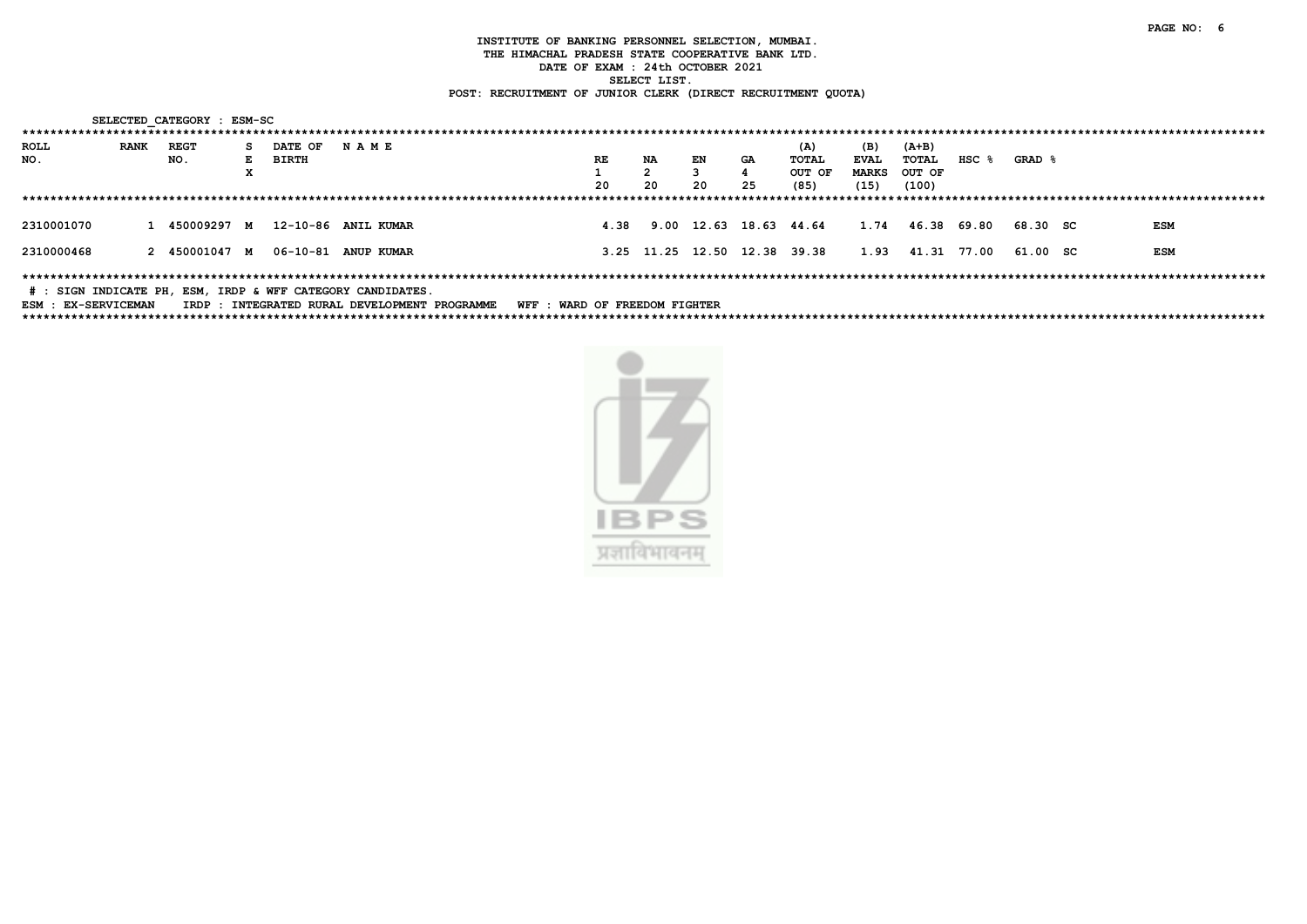|                             |             |     | SELECTED CATEGORY : ESM-ST |                             |         |                                                                                                                 |                               |    |     |    |    |                             |              |        |           |          |            |
|-----------------------------|-------------|-----|----------------------------|-----------------------------|---------|-----------------------------------------------------------------------------------------------------------------|-------------------------------|----|-----|----|----|-----------------------------|--------------|--------|-----------|----------|------------|
|                             |             |     |                            |                             |         |                                                                                                                 |                               |    |     |    |    |                             |              |        |           |          |            |
| ROLL                        | <b>RANK</b> |     | REGT                       | s.                          | DATE OF | <b>NAME</b>                                                                                                     |                               |    |     |    |    | (A)                         | (B)          | (A+B)  |           |          |            |
| NO.                         |             | NO. |                            | E                           | BIRTH   |                                                                                                                 | <b>RE</b>                     |    | NA  | EN | GA | TOTAL                       | <b>EVAL</b>  | TOTAL  | $HSC$ $%$ | GRAD &   |            |
|                             |             |     |                            | $\mathbf v$<br>$\mathbf{r}$ |         |                                                                                                                 |                               |    | 2   |    |    | OUT OF                      | <b>MARKS</b> | OUT OF |           |          |            |
|                             |             |     |                            |                             |         |                                                                                                                 |                               | 20 | -20 | 20 | 25 | (85)                        | (15)         | (100)  |           |          |            |
|                             |             |     |                            |                             |         |                                                                                                                 |                               |    |     |    |    |                             |              |        |           |          |            |
| 2510000263                  |             |     |                            |                             |         | 1 450000432 M 04-11-87 RAJ KUMAR                                                                                |                               |    |     |    |    | 0.63 7.50 14.13 20.75 43.01 | 1.24 44.25   |        |           | 71.04 ST | <b>ESM</b> |
| <b>DOM . DV_CODIT COMAN</b> |             |     |                            |                             |         | # : SIGN INDICATE PH, ESM, IRDP & WFF CATEGORY CANDIDATES.<br>האמגמסספת האקומס וקזיקה דגמוזם הקהגמסקהארד . החמד | WEE . WADD OF FOFFDOM FICUMED |    |     |    |    |                             |              |        |           |          |            |

ESM : EX-SERVICEMAN IRDP : INTEGRATED RURAL DEVELOPMENT PROGRAMME WFF : WARD OF FREEDOM FIGHTER

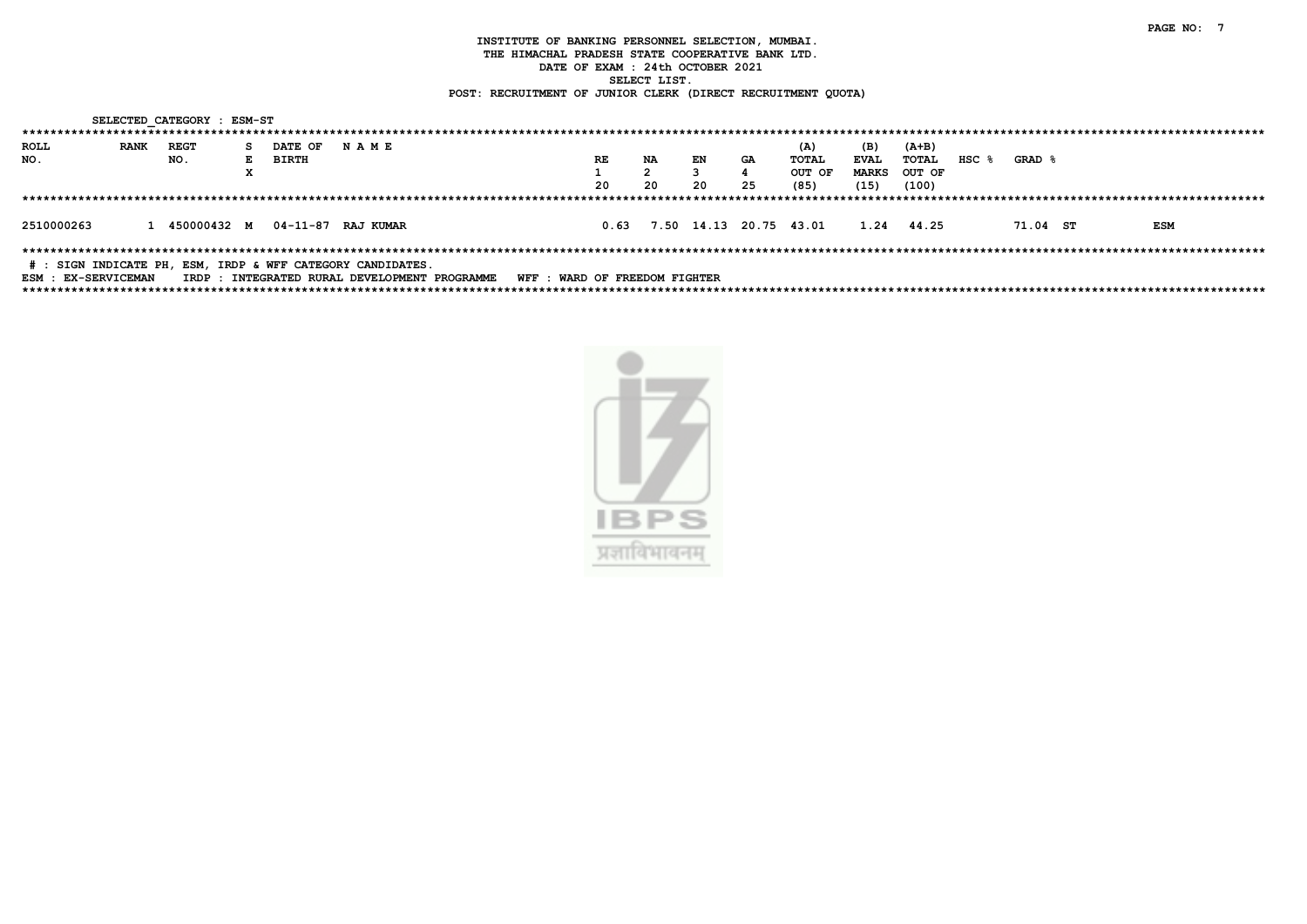|                     |             | SELECTED CATEGORY : ESM-OBC |    |              |                                                            |                               |      |      |                              |            |        |              |                  |       |                   |     |            |  |
|---------------------|-------------|-----------------------------|----|--------------|------------------------------------------------------------|-------------------------------|------|------|------------------------------|------------|--------|--------------|------------------|-------|-------------------|-----|------------|--|
|                     |             |                             |    |              |                                                            |                               |      |      |                              |            |        |              |                  |       |                   |     |            |  |
| ROLL                | <b>RANK</b> | REGT                        | s. | DATE OF      | <b>NAME</b>                                                |                               |      |      |                              |            | (A)    | (B)          | $(A+B)$          |       |                   |     |            |  |
| NO.                 |             | NO.                         | E. | <b>BIRTH</b> |                                                            |                               | RE   | NA   | EN                           | GA         | TOTAL  | EVAL         | TOTAL            | HSC % | <b>GRAD &amp;</b> |     |            |  |
|                     |             |                             | x  |              |                                                            |                               |      |      |                              |            | OUT OF | <b>MARKS</b> | OUT OF           |       |                   |     |            |  |
|                     |             |                             |    |              |                                                            |                               | 20   | 20   | 20                           | 25         | (85)   | (15)         | (100)            |       |                   |     |            |  |
|                     |             |                             |    |              |                                                            |                               |      |      |                              |            |        |              |                  |       |                   |     |            |  |
| 2310003675          |             | 1 450006132 M               |    |              | 22-05-84 RAJNEESH KUMAR CHAUHAN                            |                               |      |      | 6.63 10.38 11.00 12.50 40.51 |            |        |              | 1.32 41.83 53.00 |       |                   | OBC | <b>ESM</b> |  |
| 1310001216          |             | 2 450001366 M               |    |              | 25-03-80 GURDEEP SINGH                                     |                               | 4.00 | 8.50 |                              | 9.00 17.75 | 39.25  |              | 2.31 41.56 52.00 |       | 50.00             | OBC | <b>ESM</b> |  |
|                     |             |                             |    |              | # : SIGN INDICATE PH, ESM, IRDP & WFF CATEGORY CANDIDATES. |                               |      |      |                              |            |        |              |                  |       |                   |     |            |  |
| ESM : EX-SERVICEMAN |             |                             |    |              | IRDP : INTEGRATED RURAL DEVELOPMENT PROGRAMME              | WFF : WARD OF FREEDOM FIGHTER |      |      |                              |            |        |              |                  |       |                   |     |            |  |

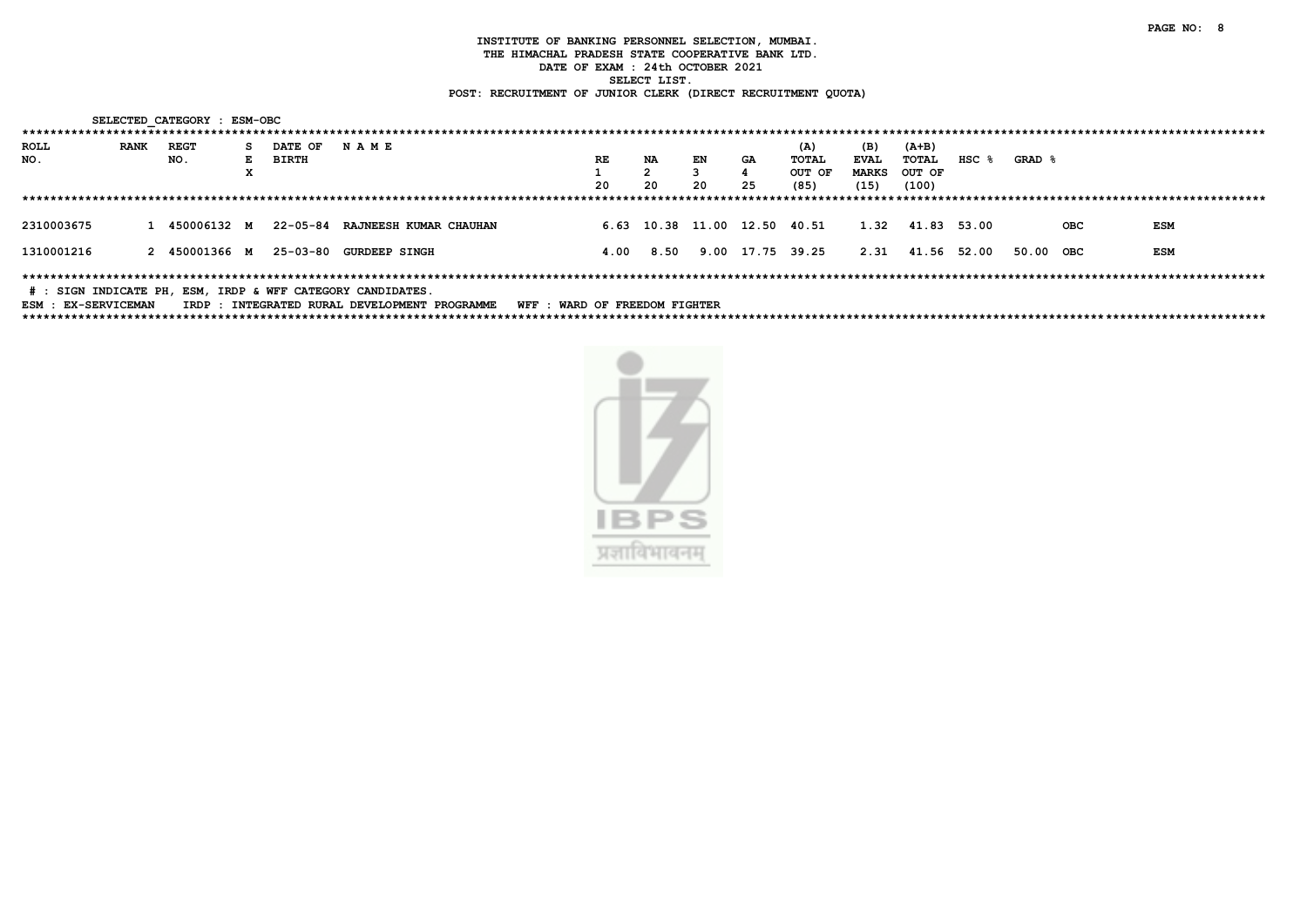|                     |             | SELECTED CATEGORY : VI |    |         |                                                            |                               |    |    |           |                               |              |                  |           |        |           |      |
|---------------------|-------------|------------------------|----|---------|------------------------------------------------------------|-------------------------------|----|----|-----------|-------------------------------|--------------|------------------|-----------|--------|-----------|------|
|                     |             |                        |    |         |                                                            |                               |    |    |           |                               |              |                  |           |        |           |      |
| ROLL                | <b>RANK</b> | REGT                   | S. | DATE OF | <b>NAME</b>                                                |                               |    |    |           | (A)                           | (B)          | $(A+B)$          |           |        |           |      |
| NO.                 |             | NO.                    | Е  | BIRTH   |                                                            | RE                            | NA | EN | <b>GA</b> | TOTAL                         | <b>EVAL</b>  | TOTAL            | $HSC$ $%$ | GRAD & |           |      |
|                     |             |                        |    |         |                                                            |                               |    |    |           | OUT OF                        | <b>MARKS</b> | OUT OF           |           |        |           |      |
|                     |             |                        |    |         |                                                            | 20                            | 20 | 20 | 25        | (85)                          | (15)         | (100)            |           |        |           |      |
|                     |             |                        |    |         |                                                            |                               |    |    |           |                               |              |                  |           |        |           |      |
|                     |             |                        |    |         |                                                            |                               |    |    |           |                               |              |                  |           |        |           |      |
| 1610001306          |             |                        |    |         | 1 450014767 M 27-11-96 LUCKY CHAUHAN                       |                               |    |    |           | 15.25 12.50 14.13 13.13 55.01 |              | 6.96 61.97 78.91 |           | 65.91  | GEN/UR VI | IRDP |
|                     |             |                        |    |         |                                                            |                               |    |    |           |                               |              |                  |           |        |           |      |
|                     |             |                        |    |         |                                                            |                               |    |    |           |                               |              |                  |           |        |           |      |
|                     |             |                        |    |         | # : SIGN INDICATE PH, ESM, IRDP & WFF CATEGORY CANDIDATES. |                               |    |    |           |                               |              |                  |           |        |           |      |
| ESM : EX-SERVICEMAN |             |                        |    |         | IRDP : INTEGRATED RURAL DEVELOPMENT PROGRAMME              | WFF : WARD OF FREEDOM FIGHTER |    |    |           |                               |              |                  |           |        |           |      |